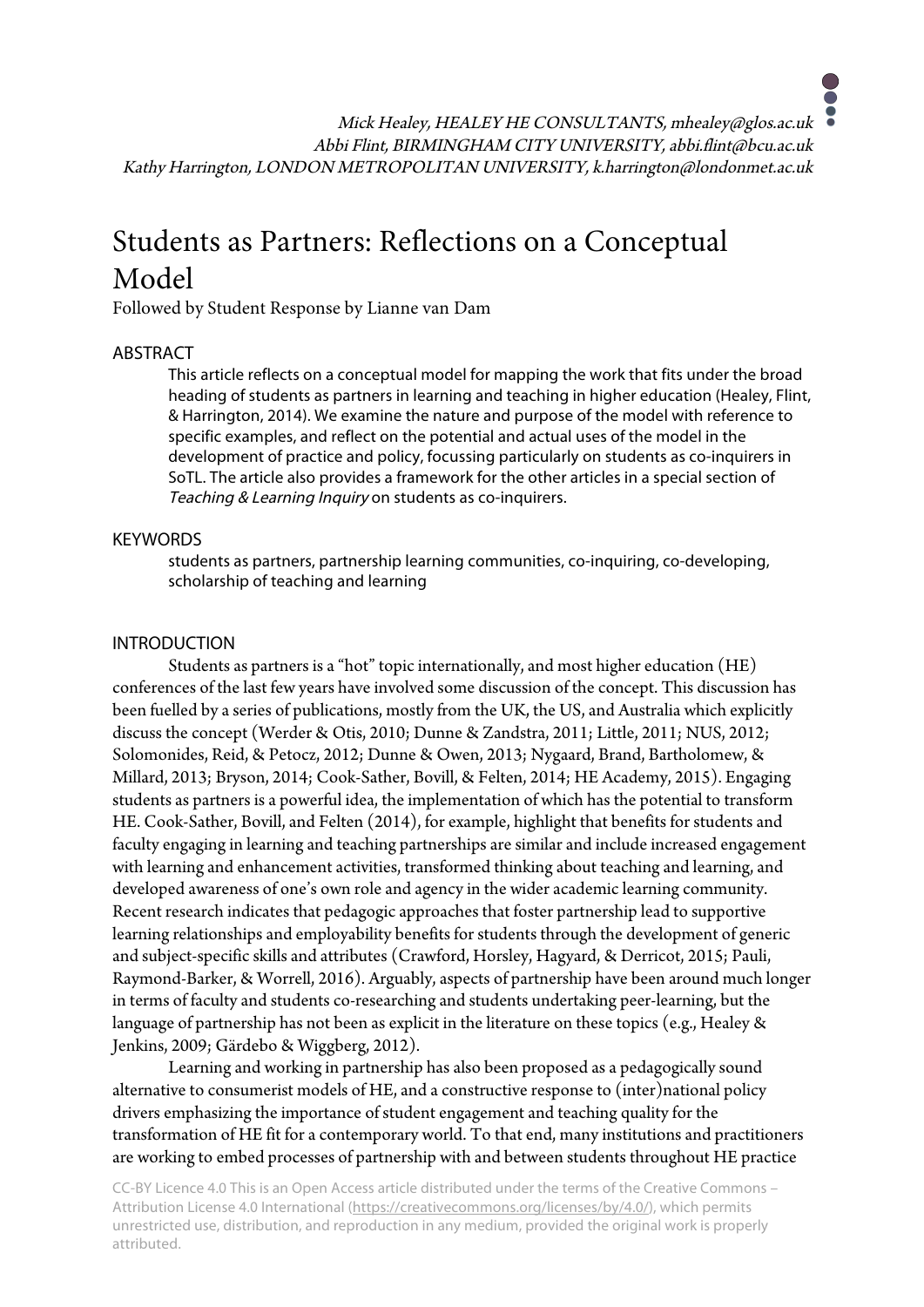and policy. Students may be engaged through partnership in various ways including institutional governance, quality assurance, research strategies, community engagement, and extra-curricular activities. H ere we explore one aspect of the students as partners' discussion: that of engaging students as partners in learning and teaching in HE. Our model provides an overarching conceptualisation for this area of practice and policy development, and we invite readers of subsequent papers in this special section to consider how useful a framing this conceptual model provides.

# THE CONCEPTUAL MODEL

This paper reflects on the nature, purpose and possible uses of a conceptual model for thinking about student engagement, focused on engagement through partnership (Healey, Flint, & Harrington, 2014). The outer ring of the model (Fig. 1) represents the idea that partnership comes under the broader concept of student engagement. We recognise that there are qualitatively different forms of student engagement and not all involve partnership; our focus is on when institutions go beyond listening to the student voice and engage students as co-learners, co-researchers, coinquirers, co-developers, and co-designers. Partnership is a specific form of student engagement, with very high levels of active student participation. Partnership is a way of doing things, rather than an outcome in itself.

Our model distinguishes four overlapping areas in which students can be partners in learning and teaching, from some of which, such as curriculum design, students have traditionally been excluded. This includes partnerships between faculty and students, and pedagogic and professional practices that foster partnerships among students.

## Fig. 1. Students as partners in learning and teaching in HE (Source: HE Academy [2015] adapted from Healey et al. [2014, p. 25])



intended as a simple recipe or checklist for partnership, rather a lens through which to explore and

Healey, M., Flint, A., & Harrington, K. (2016). Students as partners: Reflections on a conceptual model. Teaching & Learning Inquiry, 4(2). http://dx.doi.org/10.20343/teachlearninqu.4.2.3  $\mathcal{L}$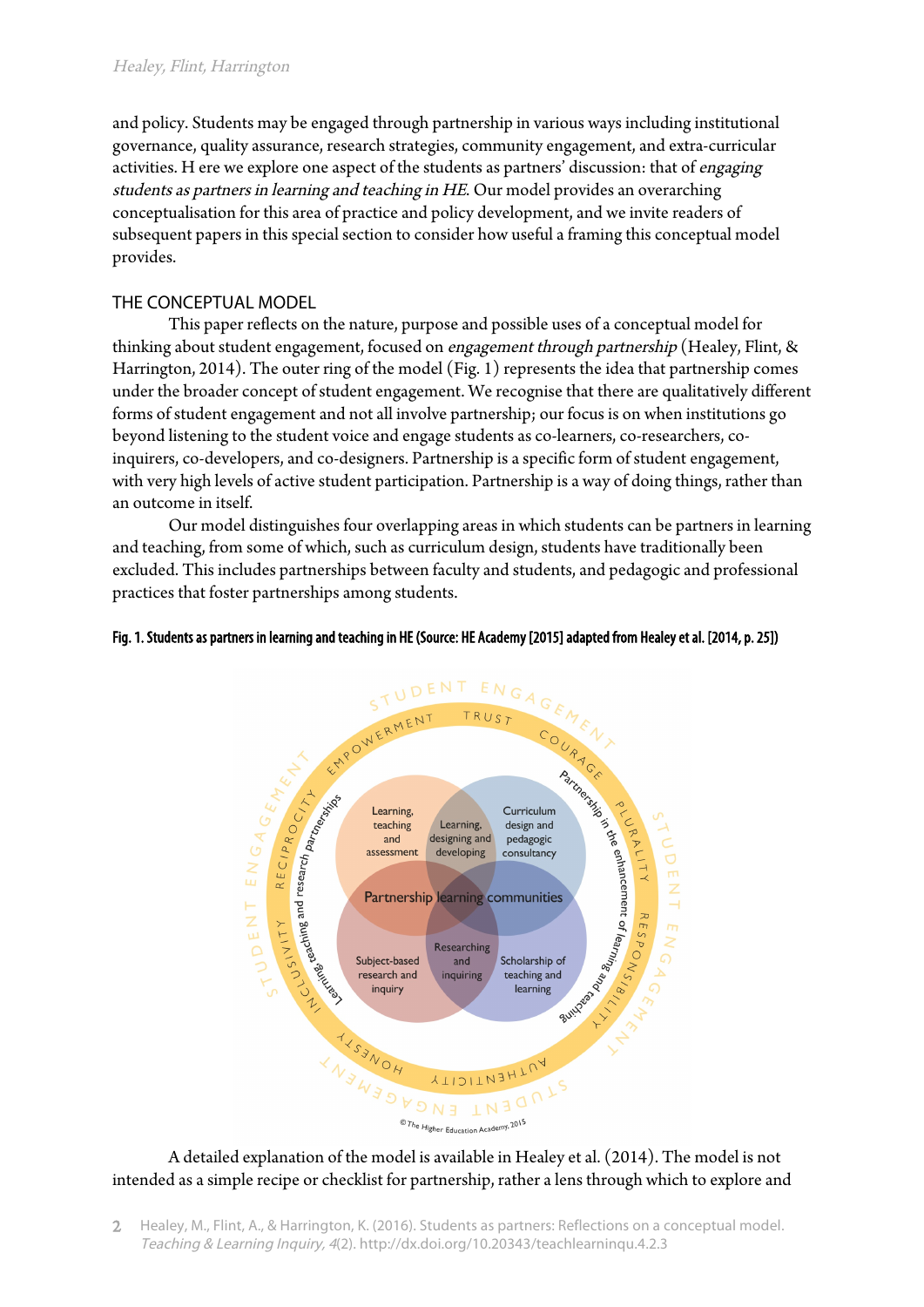develop practice, and to provide a common language for dialogue. Others have proposed different models and frameworks, for example, focussing on the role of students as teachers, scholars, and change agents (Healey, Bovill, & Jenkins, 2015), and looking at wider student engagement (sparqs, 2012). Our conceptual model complements and can be used in conjunction with these to enable evaluation of the desirability and scope for developing partnership practice and policy across different areas of learning and teaching. It can, for example, be used to take stock of one's current context, identify gaps and priorities, and evaluate readiness for change in partnership practice, policy, or strategy. The model can be applied across the range of levels at which partnership may operate; including course, program, department, institution, state and(inter)national levels, and may involve single and multiple disciplines, and interdisciplinary groupings, in the same initiative. Used in conjunction with the companion publication, Framework for Student Engagement through Partnership (HE Academy, 2015), the model can initiate discussion about partnership and facilitate co-development of shared values. It can also underpin exploration of how to embody such values in working and learning arrangements, attitudes, and behaviours within the real, diverse and often constraining contexts of contemporary HE.

A key contribution of the model is to identify four overlapping ways in which students may be engaged in partnership activities within learning and teaching. In particular, it brings together two literatures, which up until now have been largely separate—i.e., engaging students in learning, teaching and research and engaging students in quality enhancement as change agents. Here, we present each of the four areas of the model and examine brief examples where institutions are beginning to embed these practices strategically.

#### Learning, teaching, and assessment

Engaging students actively in their learning is the most common form of partnership. Only where students are given a significant amount of autonomy, independence, and choice can this be considered partnership. "High impact" learning experiences in terms of retention and depth of learning (Kuh, 2009) and generating student engagement (Evans, Muijs, & Tomlinson, 2015) are characterised by active and experiential learning. The Participation and Community Engagement (PACE) units, which are available in almost all undergraduate programs at Macquarie University (n.d.) in Australia, provide a good example. Results from a questionnaire survey of psychology undergraduates at two UK institutions support the hypothesis that students as partners' experience has an effect on graduate attributes and employability (Pauli et al., 2016).

Peer-learning and peer-assessment are effective ways of engaging students and enabling them to take on some of the roles of the teacher. A growing number of departments and universities have peer-assisted learning arrangements in which senior students mentor junior students. Peerassisted learning developed from supplemental instruction, which began at the University of Missouri in 1973. The benefits of this experience are discussed in Clampitt, Park, and Vaughn (this collection). In the Department of Psychology, University of Stirling, selected final year students teach statistics to second year students (Healey, 2016).

Peer and self-assessment are also growing in importance as they are recognised as an essential part of balanced assessment. Peer feedback on formative assessment is central to assessment for learning and is often used to redistribute group marks between individuals (Healey & Addis, 2004).

#### Subject-based research and inquiry

Engaging undergraduates in subject-based research is the most common way in which students experience co-inquiry (Bell, this collection). In many cases these are for selected students and take place outside the curriculum; for example, undertaking research in a laboratory during the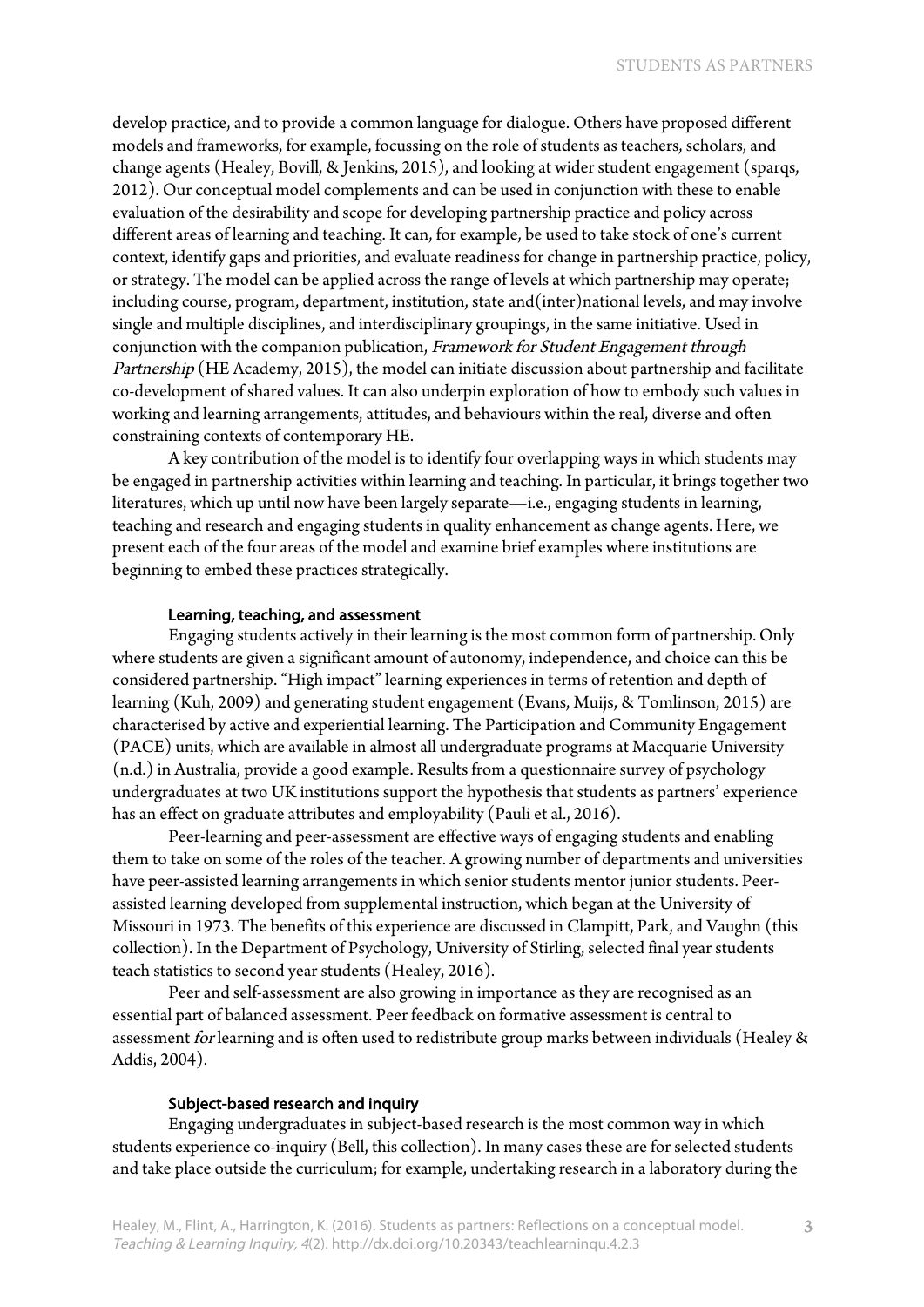#### Healey, Flint, Harrington

summer vacation. To mainstream undergraduate research, it needs to be embedded in the curriculum by including learning through inquiry (Healey & Jenkins, 2009). Half of the high impact activities identified by Kuh (2009) involve students undertaking research and inquiry of various kinds. The more autonomy the students have in these activities, the more likely they are to experience partnership.

However, there are fewer examples of embedding undergraduate research and inquiry across whole institutions (Jenkins & Healey, 2015). Initiatives such as student as producer at the University of Lincoln, UK (Neary, 2014); students as scholars at Miami University, US (Hodge, Nadler, Shore, & Taylor, 2011); and project-based learning at Roskilde (Siig Andersen, Wulf-Andersen, & Heilesen, 2015) are exceptions. In contrast, there are numerous examples of students as partners in research and inquiry at individual course and, to a lesser extent, program levels (Healey & Jenkins, 2009).

## Scholarship of teaching and learning (SoTL)

Students are usually the subjects of SoTL research rather than the investigators, but an increasing number of instances of them acting as inquirers are being published (e.g., Little, 2011; Werder & Otis, 2010). In some programs, students may undertake final year SoTL projects as an alternative to more traditional subject-based projects (Healey, 2016). Some institutions have developed strategic institutional initiatives, such as students as academic partners at Birmingham City University, UK (Nygaard, Brand, Bartholomew, & Millard, 2013) and the Undergraduate Learning and Teaching Internship course at the University of Western Australia (Sandover, Partridge, Dunne, & Burkill, 2012). One of the earliest of these was the 'students as change agents' initiative at the University of Exeter (Dunne & Zandstra, 2011). Students from across the university undertook research projects into their teaching and learning environment and, at least in the first few years, made recommendations for enhancement at a university conference attended by senior management. Importantly, this approach sees all parties as having a role throughout the change process, right through to "the development and implementation of new ideas and the co-creation of learning and teaching futures" (Flint, 2015). For other examples see the institution-wide initiatives at Western Washington University and North Carolina AT & T (Werder et al., this issue).

## Curriculum design and pedagogic consultancy

This is perhaps the area where engagement through partnership is least well developed. Although there are isolated examples, such as students developing open educational resources for subsequent cohorts of students taking their course (Healey, 2016), there are fewer strategic institutional initiatives. A digital literacy program run by students for faculty exists at Oxford Brookes University (2013), UK; while Bryn Mawr College, US, has long-standing provision where students act as pedagogical consultants (Cook-Sather et al., 2014). A discussion of how faculty and student consultants transform themselves through collaboration at Bryn Mawr appears later in this issue (Cook-Sather & Abbot), while another contribution presents an analysis of engaging students in an educational professional development program (Kandiko Howson & Weller).

A well-embedded example occurs at the Centre for Sustainable Development, Uppsala University and the Swedish University of Agricultural Sciences, where students have designed and commissioned courses since 1998 (Stoddard et al., 2013). Most of the institutional Change Academy programs run by the HE Academy and Leadership Foundation for HE insisted that teams include at least one student, and HE Academy (2013) thematic programmes exploring students as partners required half of each team to comprise students or their representatives. An example of working in partnership with students over the development of an institutional teaching and learning strategy is discussed in Healey, Mason, O'Connor, and Broadfoot (2010).

<sup>4</sup> Healey, M., Flint, A., & Harrington, K. (2016). Students as partners: Reflections on a conceptual model. Teaching & Learning Inquiry, 4(2). http://dx.doi.org/10.20343/teachlearninqu.4.2.3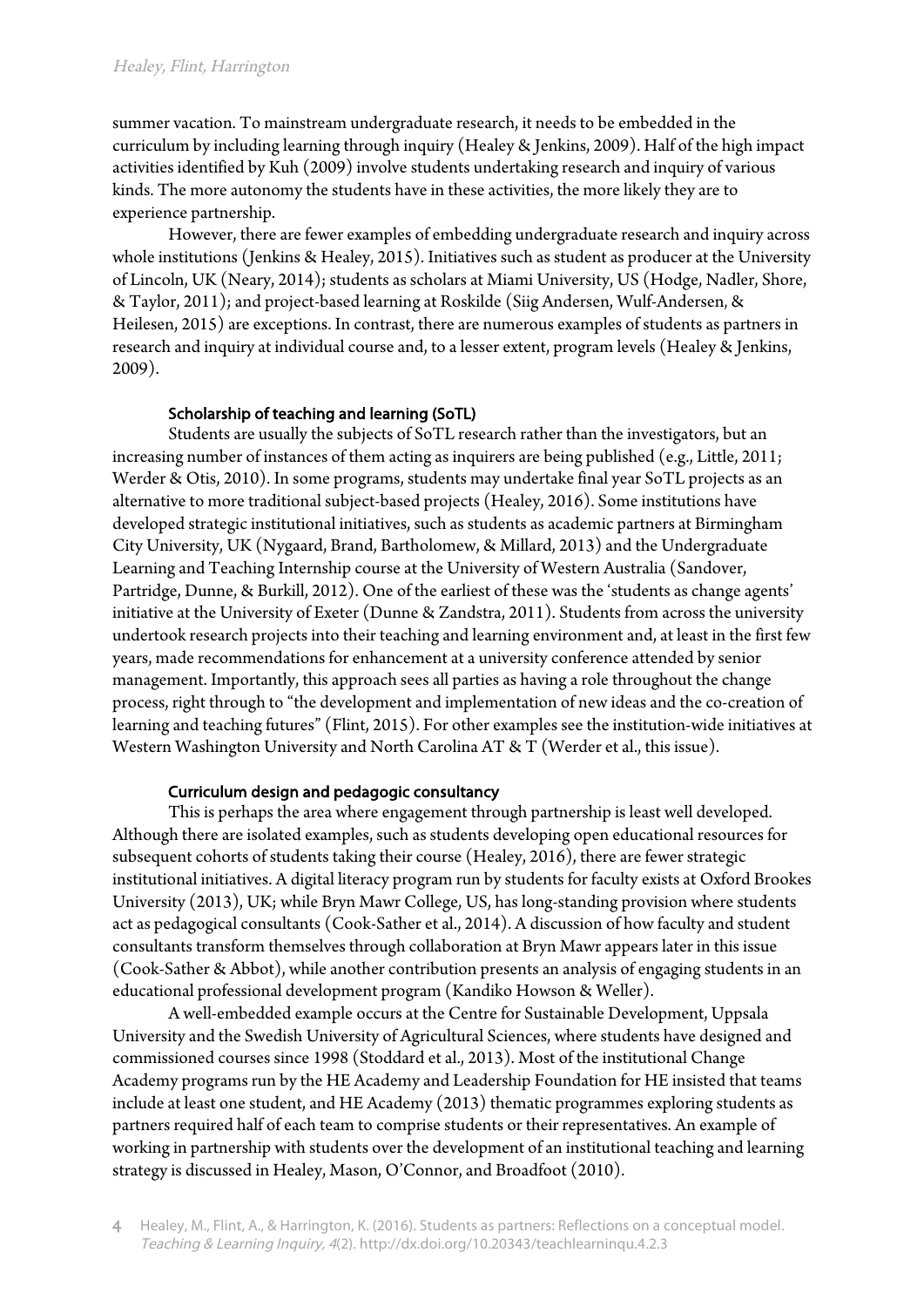Although we have discussed the nature of students as partners under four headings, many of the examples given have aspects which fall under more than one heading; hence, the overlapping circles in the model. Integrated learning and teaching partnerships are likely to grow in importance as institutions develop their own strategies for engaging students. For example, University College London is developing a connected curriculum initiative that engages students as researchers and change agents and gives students opportunities to act as partners in all four areas identified in the model (Box 1).

## Box 1. Students are involved in research-based education and as change agents at University College London (UCL), UK

At University College London, our top strategic priority for the next 20 years is to close the divide between teaching and research. We want to integrate research into every stage of an undergraduate degree, moving from research-led to research-based teaching. Michael Arthur, president and provost, 30 April 2014: 22

UCL are developing a 'Connected Curriculum' initiative, as the means by which in five years all undergraduate programmes of study will have a profile of 'research-based' characteristics. Research-based education is the focus of UCL's initiative. The connected curriculum has six dimensions based around the core principle of learning through research and inquiry (Fig. 2).



#### Fig. 2. UCL's Connected Curriculum framework (Source: Fung [2015])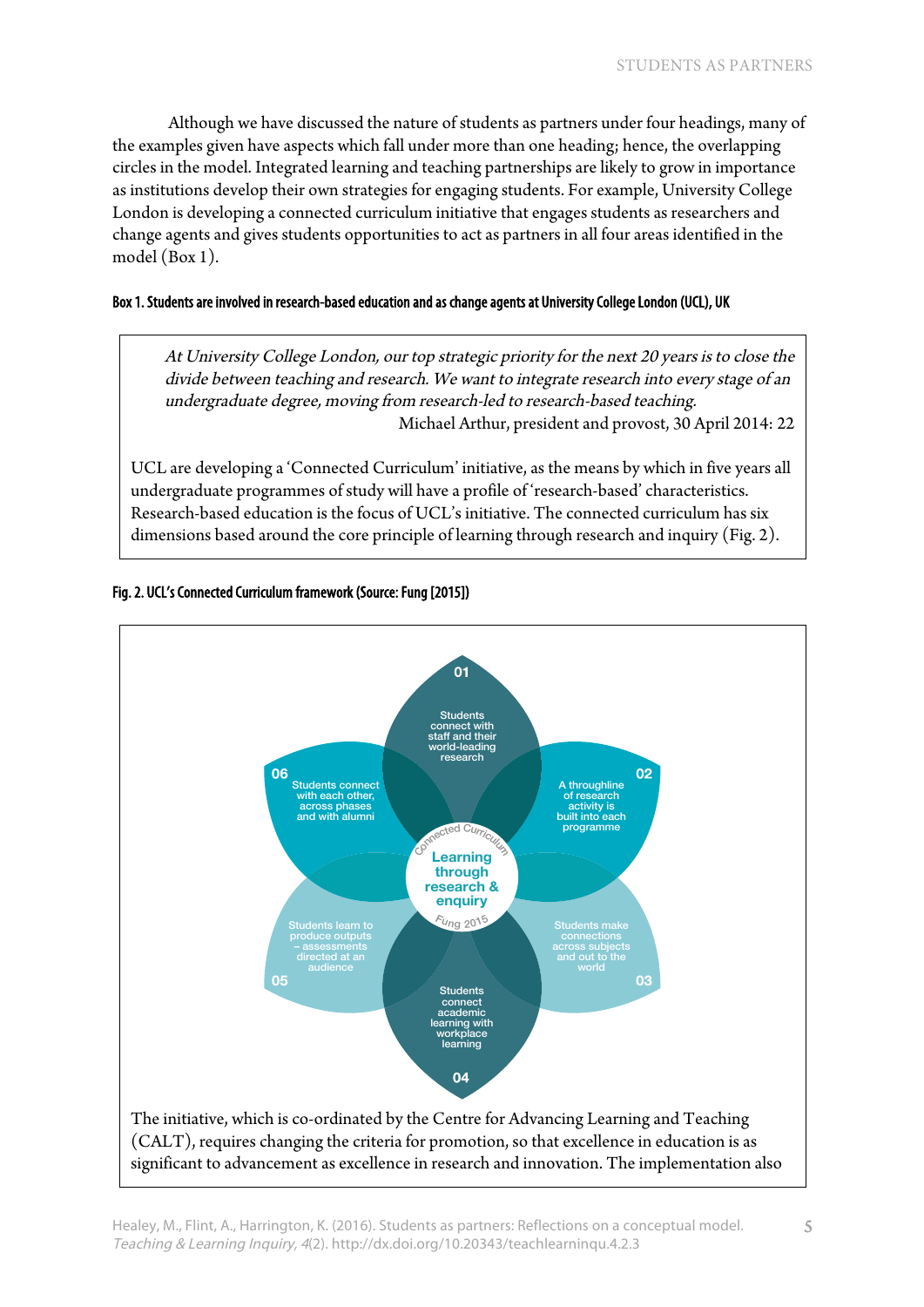## Fig. 2. UCL's Connected Curriculum framework (Continued)

involves reviewing all programmes and designing clear strategies for working more closely with students, who can act as partners and change agents. A guide is being developed which presents four benchmark descriptors (a-d) for each of the six Connected Curriculum dimensions: a) Beginning, b) Developing, c) Developed, and d) Outstanding. This will help departments map their progress in implementing the connected curriculum in taught programmes.

UCL students and staff also have the opportunity to engage as 'ChangeMakers.' The initiative supports students and staff working in partnership on educational enhancement projects. Since the pilot year, when 10 groups of students proposed and led projects of importance to them, the scheme has grown rapidly. In 2015-16 more than 50 student-led and staff-led projects were funded by CALT. Criteria for funding include "a clear strategy for working in partnership with students to address one or more of the Connected Curriculum dimensions" (Fung, 2016). All projects emphasise engagement of students as change agents to enhance the quality of education they receive. There are two strands to the initiative:

- projects, which can be initiated by anyone within the UCL community
- scholars, who are students working with their department to enhance an aspect of the educational experience decided upon by UCL (currently assessment and feedback).

For further information see: Arthur (2014); Fung (2015, 2016); http://www.ucl.ac.uk/teaching-learning/strategic\_priorities/connected-curriculum; http://www.ucl.ac.uk/teaching-learning/connected-curriculum/CC\_Guide; https://www.ucl.ac.uk/changemakers.

# DEVELOPMENT OF PARTNERSHIP LEARNING COMMUNITIES

The notion of *partnership learning communities*, at the centre of the model (Fig. 1), draws attention to the importance of the *processes* by which partnership operates across the four areas. If partnership is to extend beyond individual projects and initiatives, it makes sense to approach this holistically, with an eye on institutional culture and ethos. Research indicates that fostering a sense of community and belonging increases student retention and success (Thomas, 2012), and we believe developing partnership learning communities among faculty and students can strengthen and sustain engagement.

The concept of partnership learning communities draws on existing models of community which focus on social learning: learning communities and communities of practice (see discussion in Healey, et al., 2014). Whilst there are examples of learning communities and communities of practice that involve faculty and students, their roles within these communities vary. For example, faculty may be positioned in a co-ordination or control role (Tinto, 2003) and students as neophytes in existing faculty-owned communities (Lea, 2005). Application of the communities of practice literature to staff student partnerships is provided by Matthews, Marquis and Healey (2016) in the context of international collaborative writing groups, and Flint and O'Hara (2013) in the context of engaging student representatives with quality enhancement.

Partnership provides a useful lens through which to re-consider these models of community and to explore how new academic communities could be co-created, with all parties contributing to direction and development. We suggest that *partnership learning communities* are fostered through structures and processes that support partnership relationships, members of the community developing shared values and enacting these through attitudes and behaviour (Healey et al., 2014). The HE Academy's (2015) Framework for Student Engagement through Partnership suggests nine scholarly informed values as a useful starting point: authenticity, inclusivity, honesty, reciprocity,

Healey, M., Flint, A., & Harrington, K. (2016). Students as partners: Reflections on a conceptual model. Teaching & Learning Inquiry, 4(2). http://dx.doi.org/10.20343/teachlearninqu.4.2.3 6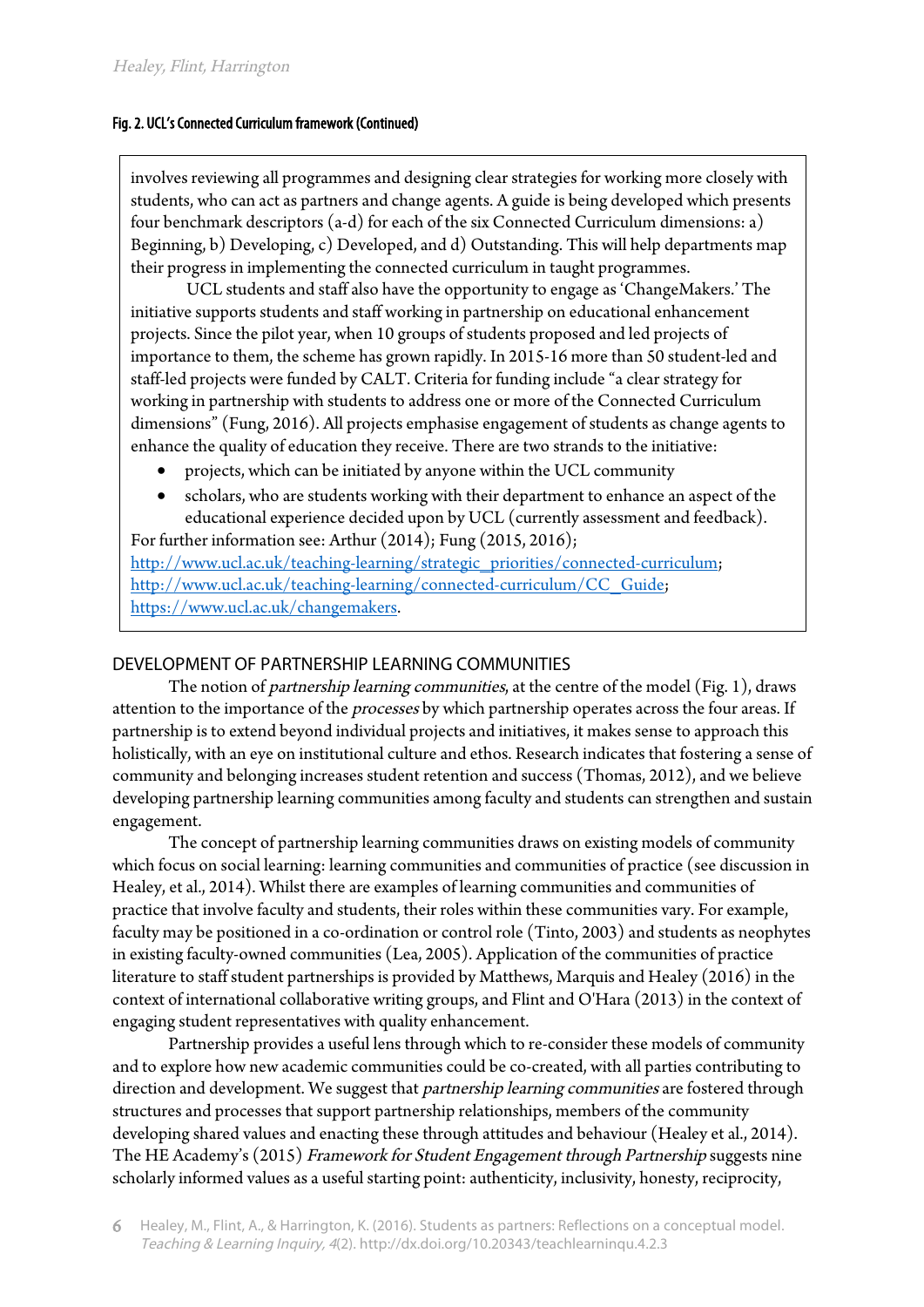empowerment, trust, courage, plurality, and, responsibility. It may be useful for those exploring the development of partnership learning communities to reflect upon the extent to which these values are important to, and enacted through, current activities.

# IMPLICATIONS OF THE MODEL FOR SOTL

While recognising that the definition of SoTL remains a contentious area 25 years after Boyer (Fanghanel, McGowan, Parker, McConnell, Potter, Locke, & Healey, 2016), our model can be used to reflect honestly and openly on the different motivations, rationales, roles, and potential rewards for students and faculty who may wish to conduct pedagogic research in partnership. It can be used to enable participatory and whole-system approaches to the development of learning, teaching and research strategies, as well as lead to practical outcomes of fostering and embedding partnerships in practice within the wider academic culture. Finally, but arguably most importantly, use of the model provides an opportunity to confront and consider reasons why partnership in learning and teaching may be experienced as unsettling, resisted, and difficult to implement, or in other cases to develop thoughtful understandings as to why partnership might not be a desirable way of working.

Whilst use of the model to facilitate ways of working in partnership in the SoTL process is relatively new, there are examples of practice in this area. One of the most ambitious is in a Teaching and Learning Institute in Canada, which employs approximately 70 students to work on educational projects (Box 2). Alongside learning from existing partnership practice in SoTL, we encourage reflection on ways that more developed practice in other areas of the conceptual model could be used to inspire new work in the SoTL field. For example, could the experience of working with students as co-inquirers in subject-based inquiry be transferred and adapted to co-inquiry in SoTL? How might we learn from experiences of peer assessment processes, as well as principles of authentic assessment, in thinking about partnership in the production of SoTL outputs? Could we apply ideas and processes from experiences of peer mentoring and peer-assisted learning to sustaining SoTL partnership learning communities? As SoTL is an emerging area of partnership in learning and teaching, it is perhaps particularly open to cross-fertilization from other areas and the development of new and creative approaches in partnership with students.

## Box 2. Engaging students as full partners at the McMaster Institute for Innovation and Excellence in Teaching and Learning (MIIETL), Canada

MIIETL (now renamed the Paul R. MacPherson Institute for Leadership, Innovation and Excellence in Teaching) is highly unusual among centres of learning and teaching, in that it puts students explicitly at the heart of its vision, and in the number of students engaged in its activities. MIIETL identifies five main foci:

- 1. Pedagogy / Educational Development
- 2. Technology Enhanced Learning
- 3. Research in Teaching and Learning
- 4. Program Enhancement
- 5. Student Engagement

Student engagement is different from the other four main pillars that define MIIETL, in that it permeates the other areas with students being involved as full partners on projects across the board. Student centrality is the first of three guiding principles, alongside evidence-based practice and collaboration, which characterize MIIETL's work:

Students are more than the beneficiaries of MIIETL's work in advancing teaching and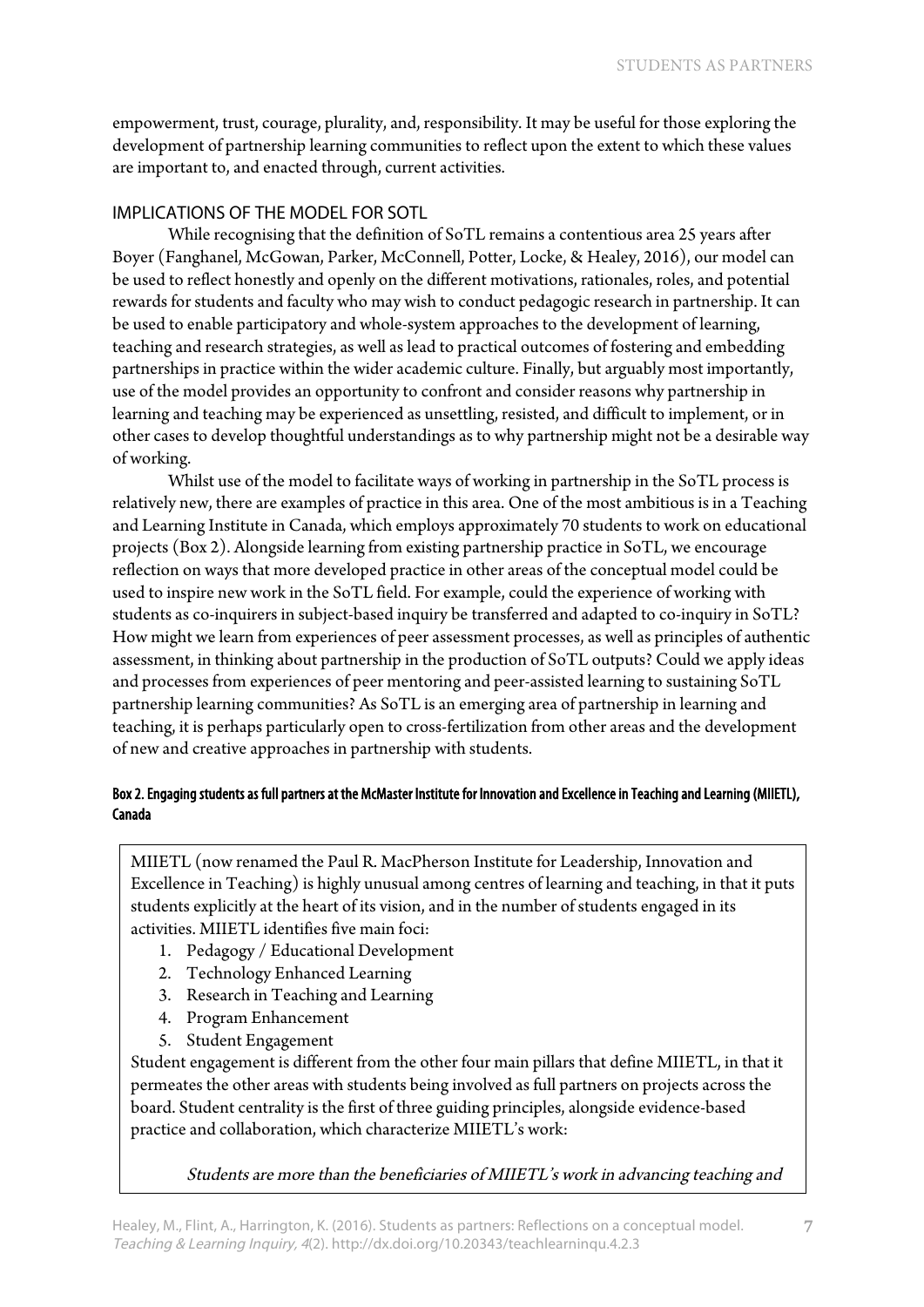## Box 2. Engaging students as full partners at MIIETL (Continued)

learning and McMaster. They are core partners who are involved not at the margins of MIIETL's efforts, but at the heart, at a level and with expectations that surpass those of normal student engagement programs. (MIIETL, 2015, p. 8)

Approximately 70 undergraduate and graduate students were engaged as student partners in the mission and work of MIIETL in 2015-16 in ways both central to the processes of the Institute and meaningful to the students. The plan is to explore increasing this to up to 100 students per year. They are employed on average for 5-10 hours a week for one, two, or three semesters, though some continue with projects for longer durations.

Four goals are identified in the Strategy for this aspect of MIIETL's work:

- 1. Build capacity for the meaningful engagement of student partners in MIIETL's work in educational development, technology, research and advocacy.
- 2. Identify teaching and learning projects led by student partners who are first authors, presenters, designers and educational leaders.
- 3. Engage student partners as active collaborators in core aspects of MIIETL operations.
- 4. Support student advocacy for teaching and learning issues on campus, regionally, nationally and internationally.

Early evaluation of the experience of the pilot of this initiative, involving 13 students from one interdisciplinary programme working in MIIETL, concluded that "the process of developing student-staff partnerships can be troublesome and uncertain, but ultimately transformative in some cases at least" (Marquis et al. 2016, 11). A major outcome is that a significant number of co-authored staff and student publications  $(5+)$  and conference presentations  $(28+)$  were accepted in the first 30 months of the program. Many more are expected as the outcomes of the expanded program are written-up. For further information see: MIIETL (2015) and Marquis et al (2016).

## TENSIONS AND POSSIBILITIES

We acknowledge that partnership may not be possible, or indeed appropriate, in all learning and teaching contexts (Healey et al., 2014). For example, in curriculum development, appropriate levels of partnership are likely to depend upon the context, the level of study, the relative experience levels and attitudes of the students and the faculty, the subject matter, and the level of influence of professional bodies over the curriculum (Bovill, 2013). Many examples of partnership working and learning cross boundaries between traditional student and faculty roles, casting partners as colearners, colleagues, and co-inquirers; this can be challenging for existing student and faculty identities and practices. It brings to the fore tensions around inclusivity and scale, the power dynamics and ethics of learning relationships, reward and recognition, and transition and sustainability. However, partnership is part of the picture of increasing the active engagement of all members of university communities in their own learning and development, and in the creation of engaging learning and teaching practice and policy. These tensions are not barriers to the development of partnership, but areas where considered and critical attention can create levers for change. Exploring partnership, and addressing these tensions openly, creates new spaces for collaborative and constructive dialogue about teaching and learning.

We see the main function of the model as stimulating conversations about students as partners, and offering faculty and students a language with which to situate their practices and policies. The model is relatively new, and as such we are still learning about its use and impact.

Healey, M., Flint, A., & Harrington, K. (2016). Students as partners: Reflections on a conceptual model. Teaching & Learning Inquiry, 4(2). http://dx.doi.org/10.20343/teachlearninqu.4.2.3 8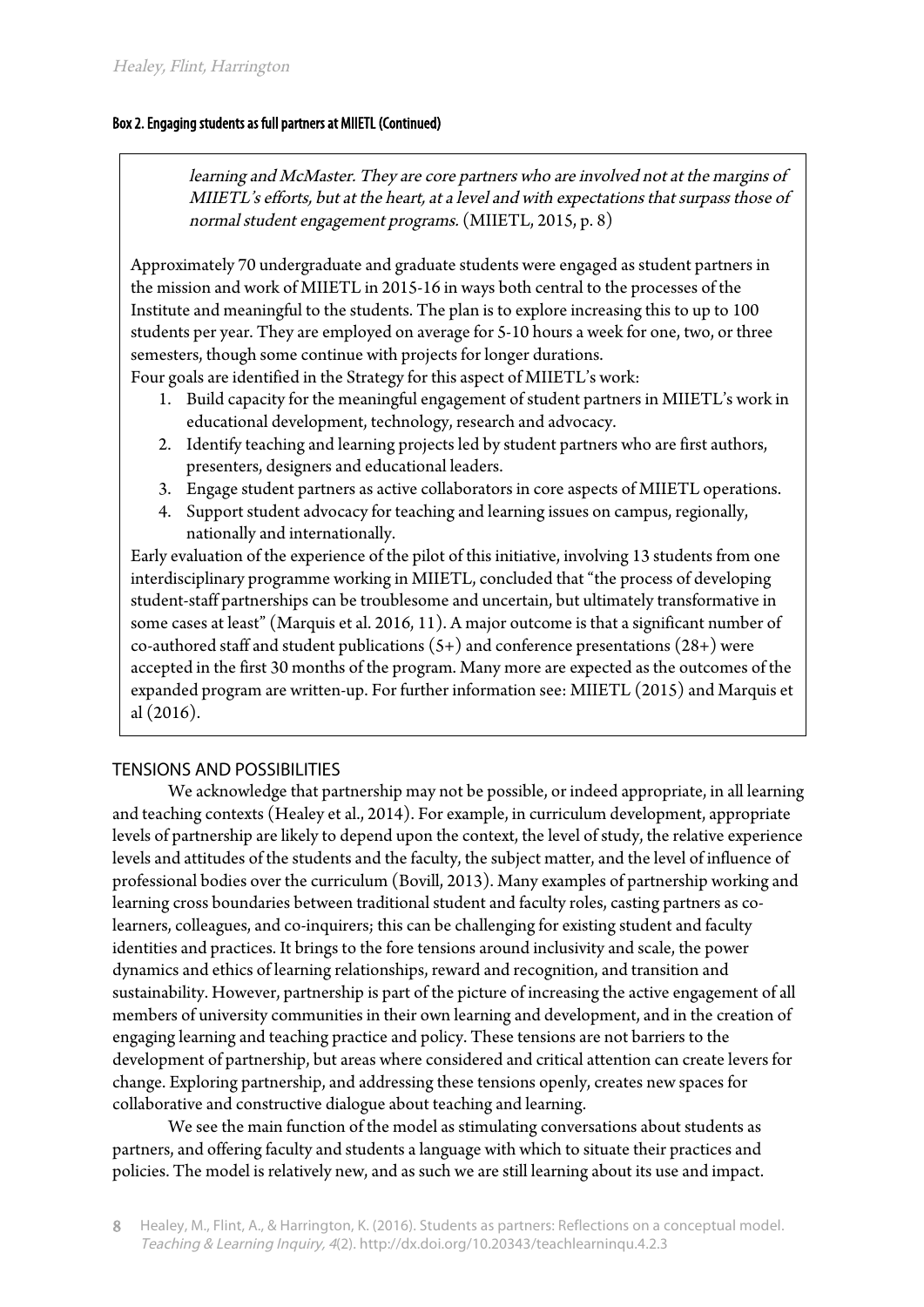However, we are aware that in recent months the model has begun to be used by several individuals and organisations. [For example, Matthews has used it to frame her Australian Office for Learning](http://itali.uq.edu.au/matthews-studentsaspartners) and Teaching (OLT) National Teaching Fellowship on Students as Partners and the International [Summer Institute on Students as Partners has used it as the structure for the workshops that Felten](https://macblog.mcmaster.ca/summer-institute/)  and Matthews delivered with their student partners. Moreover, the OLT in Australia has used it in their [Transforming Practice Programme on Student Engagement: Students as Partners.](https://itali.uq.edu.au/content/transforming-practice-program)

Within the UK, elements of the HE Academy (2015) framework, incorporating the adapted conceptual model, have been used within HE Academy change and strategic enhancement programmes which involved 37 institutional teams working on partnership practice and policy initiatives. Similarly, the model has informed discourse at the institutional and national level, as a framing for learning and teaching conferences (e.g., the University of Chichester in 2015) and the work of sector agencies (e.g., The Student Engagement Partnership, 2014).

## FUTURE DEVELOPMENT AND RESEARCH

Students as partners is a rapidly growing area of interest in higher education. One indication of this is the launch of a specialist journal in the field—[International Journal for Students as Partners](https://mulpress.mcmaster.ca/ijsap). No doubt our thinking about appropriate conceptual models will evolve as policies and practices continue to be developed in this area. However, the reviews, responses to the many presentations we have made, and the use of our model as a framework for pedagogic initiatives and programs in the two years since we first developed it, suggest that the four overlapping areas of interest, along with the central focus on partnership learning communities, provide a useful classification of the students as partners' literature. The model gives proponents of students as partners a language with which to explore the territory and has opened up discussions comparing the nature of the four areas and the challenges faced in implementing policies and practices and developing the associated partnership learning communities. By bringing together two previously largely separate literatures on students as partners in learning, teaching and research (left hand side of the model), and partnership in the enhancement of the quality of learning and teaching (right hand side), the model is already beginning to pay dividends in terms of new insights into the similarities and differences in the two literatures and the potential of transferring ideas between them. Excitingly, we are beginning to see some strategic well-embedded institutional initiatives emerging, which are integrating policies and practices across all four partnership areas identified in the model, such as at UCL (Box 1).

Among the many questions that have arisen, in part, from discussions about the model, we think three in particular deserve attention at this time:

- 1. How do the policies and practices for developing partnership across the four areas compare and integrate in institutions and how are institutional cultures developing a shared language for partnership?
- 2. What are the challenges, opportunities and benefits in developing partnership learning communities?
- 3. What strategies are effective for wide-scale implementation and embedding of students as partners across higher education institutions?

For each of these questions it will be critical to investigate how the answers vary in different national, institutional and disciplinary contexts.

### CONCLUSION

Students as partners is a concept and practice whose time has come. Co-creating, coproducing, co-learning, co-designing, co-developing, co-researching, and co-inquiring involve sharing power and an openness to new ways of working and learning together and, hence, challenges traditional models of HE relationships. In this paper, we have examined a conceptual model of

9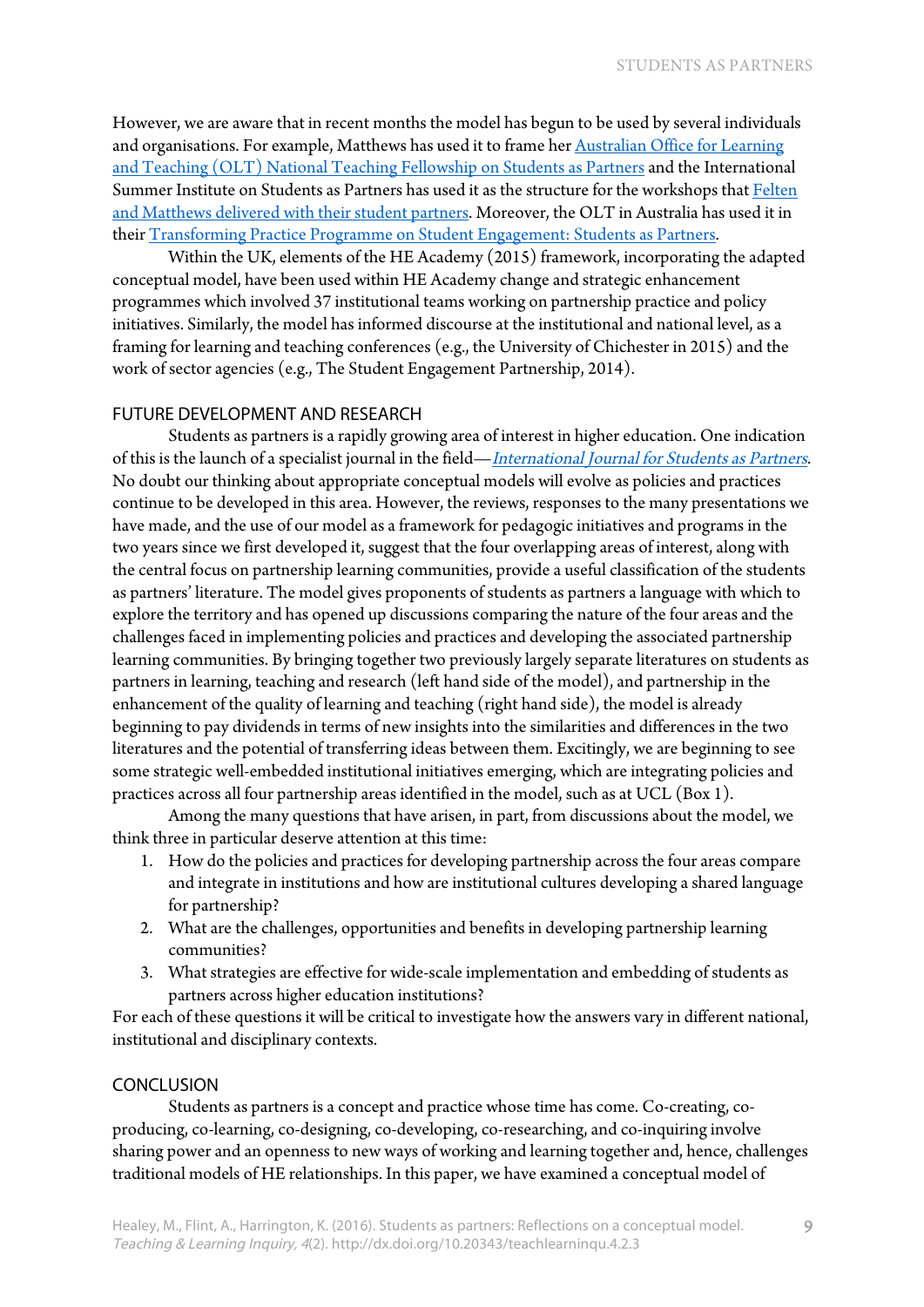partnership based on four overlapping areas integrated through the process of partnership learning communities. Our model brings together literatures which have often been treated separately and in doing so gives faculty and students a language to talk about where their activities fit and how the values of learning partnerships may operate in their context. Much research remains to be done into what works in which contexts and to theorise the different ways in which partnerships may take place. Though we have concentrated on students as partners in learning and teaching, many of the ideas and principles are applicable to other forms of partnership in HE, including students and faculty working with employers, professional bodies, and community organisations. There are emerging opportunities for those faculty, students, and administrators already engaging through partnership to build on existing good practice and play leading roles in developing policies to spread partnership practice widely within our countries and internationally. If we are serious about the potentially substantial benefits of partnership, we need to explore how these opportunities can be made available to all.

# ACKNOWLEDGEMENTS

The model arises from work commissioned by the UK HE Academy. The views of the authors are their own and do not necessarily reflect those of any organisation. We would like to thank Beth Marquis (McMaster) and Kelly Matthews (Queensland) for helpful comments on an earlier version of this article.

Mick Healey is a HEConsultant and Researcher, Howden (UK); Emeritus Professor, University of Gloucestershire, Cheltenham (UK); Visiting Professor University College London (UK); The Humbodlt Distinguished Scholar in Research-Based Learning McMaster University(Canada); Adjunct Professor, Macquarie University, Sydney (Australia); Visiting Fellow University of Queensland (Australia); and International Teaching Fellow, University College Cork (Ireland).

Abbi Flint is a HE Researcher and Educational Developer (UK); and Visiting Research Fellow in Student Engagement at Birmingham City University (UK).

Kathy Harrington is Principal Lecturer in Learning and Educational Development in HE, London Metropolitan University (UK), and Visiting Lecturer, The Tavistock and Portman NHS Foundation Trust, London (UK).

# **REFERENCES**

Arthur, M. (2014). [From research-led to research-based teaching.](http://www.researchresearch.com/news/article/?articleId=1343435) Research Fortnight 30 April.

- Bovill, C. (2013). Students and staff co-creating curricula: An example of good practice in higher education? In Dunne, E. and Owen, D. (Eds.), The student engagement handbook: Practice in higher education (pp. 461-475). Bingley: Emerald.
- Bryson, C. (Ed.) (2014). Understanding and developing student engagement. Abingdon: Routledge.
- Cook-Sather, A., Bovill, C., & Felten, P. (2014). Engaging students as partners in teaching and learning: A guide for faculty. San Francisco: Jossey-Bass.
- Crawford, K., Horsley, R., Hagyard, A., & Derricot, D. (2015). [Pedagogies of partnership: What works?](https://www.heacademy.ac.uk/resource/pedagogies-partnership-what-works) York: HE Academy.
- Dunne, E., & Owen, D. (Eds.) (2013). The student engagement handbook: Practice in higher education. Bingley: Emerald.
- Dunne, E., & Zandstra, R. (2011). [Students as change agents—New ways of engaging with learning and](http://escalate.ac.uk/8064)  teaching in higher education. Bristol: A Joint University of Exeter/ESCalate/HE Academy Publication.
- Evans, C., Muijs, D., & Tomlinson, M. (2015). [Engaged student learning: High-impact strategies to enhance](https://www.heacademy.ac.uk/resource/engaged-student-learning-high-impact-strategies-enhance-student-achievement)  student achievement. York: HE Academy.
- Fangha[nel, J., McGowan, S., Parker, P., McConnell, C., Potter, J., Locke, W., & Healey, M. \(2016\).](https://www.academia.edu/19942913/Defining_and_Supporting_the_Scholarship_of_Teaching_and_Learning_A_literature_review) Defining and supporting the Scholarship of Teaching and Learning (SoTL): A sector-wide study. Literature review. York: HE Academy.
- Felten, P., Bagg, J., Bumbry, M., Hill, J., Hornsby, K., Pratt, M., & Weller, S. (2013). A call for expanding inclusive student engagement in SoTL. Teaching & Learning Inquiry, <sup>1</sup>(2), 63-74.

<sup>10</sup> Healey, M., Flint, A., & Harrington, K. (2016). Students as partners: Reflections on a conceptual model. Teaching & Learning Inquiry, 4(2). http://dx.doi.org/10.20343/teachlearninqu.4.2.3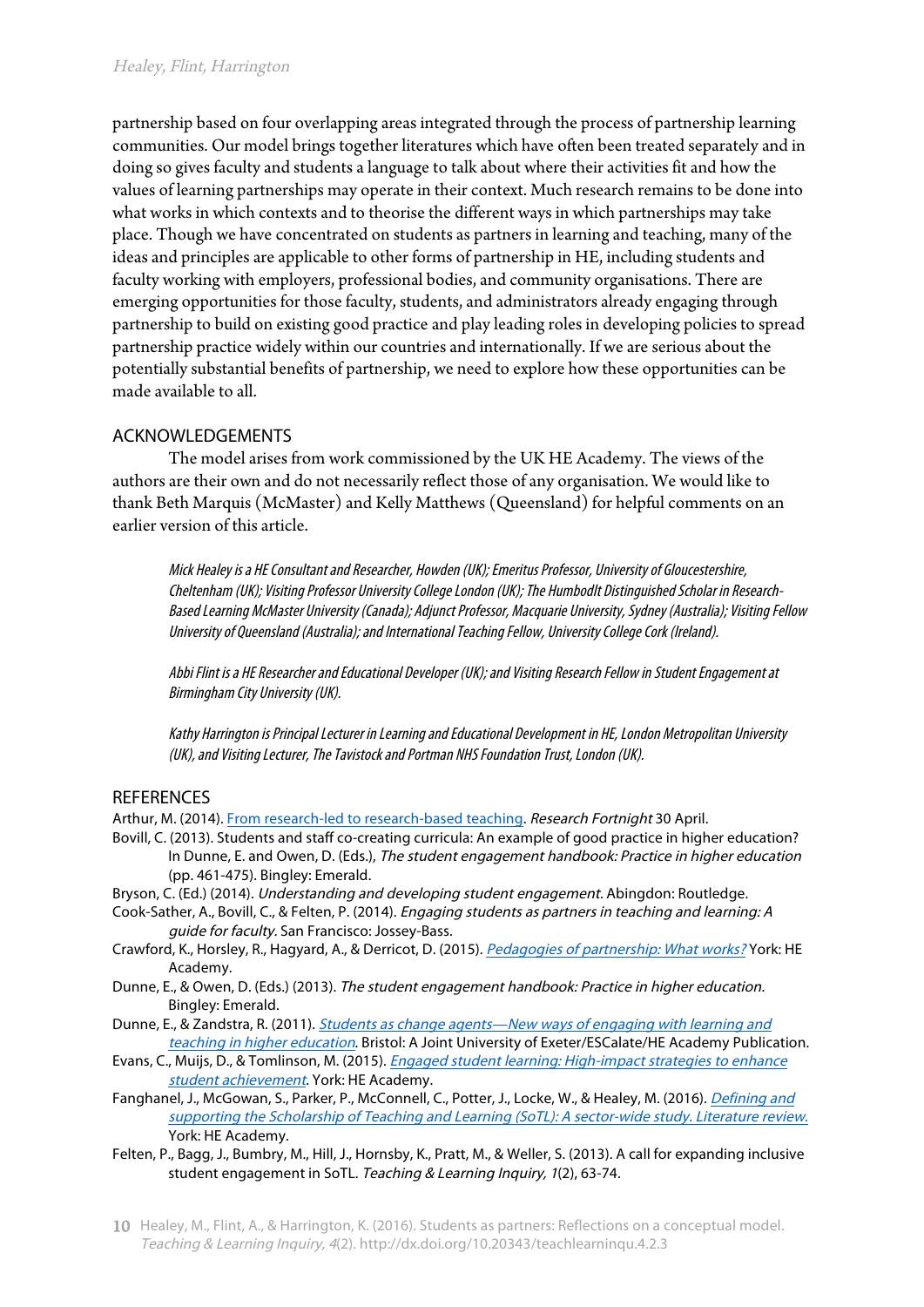- Flint, A. (2015) [Preface: Students and staff as partners in innovation and change.](https://journals.gre.ac.uk/index.php/studentchangeagents/issue/view/35) Journal of Educational Innovation, Partnership and Change, 1(1).
- Flint, A., & O'Hara, M. (2013) Communities of practice and the 'student voice:' Engaging with student representatives at the faculty level. Student Engagement and Experience Journal, 2(1).
- Fung, D. (2015). [UCL connected curriculum: A distinctive approach to research-based education.](http://www.ucl.ac.uk/teaching-learning/connected-curriculum) London: University College London Centre for Advancing Learning and Teaching.
- Fung, D. (2016). Engaging students with research through a connected curriculum: An innovative institutional approach, CUR Quarterly (forthcoming).
- Gärdebo, J., & Wiggberg, M. (Eds.) (2012.) Students, the University's Unspent Resource: Revolutionising Higher Education through Active Student Participation. Report series 12, Division for Development of Teaching and Learning, Uppsala University.
- Healey, M. (2016). [Students as partners and change agents](http://www.mickhealey.co.uk/resources). Howden: Healey HE Consultants.
- Healey, M, & Addis, M. (2004). [Use of peer and self-assessment to distribute group marks among individual](http://gdn.glos.ac.uk/active/student.htm) team members: Ten years' experience. In Healey, M., and Roberts, J., (Eds.), *Engaging students in* active learning: Case studies in geography, environment and related disciplines (pp. 116-21). Cheltenham: University of Gloucestershire, Geography Discipline Network and School of Environment.
- Healey, M., Bovill, C., & Jenkins, A. (2015). Students as partners in learning. In Lea, J. (Ed.), Enhancing learning and teaching in higher education: Engaging with the dimensions of practice (pp.141-163). Maidenhead: Open University Press.
- Healey, M., Flint, A., & Harrington, K. (2014). *Engagement through partnership: Students as partners in* learning and teaching in higher education. York: HE Academy.
- Healey, M., & Jenkins, A. (2009). *[Developing undergraduate research and inquiry](https://www.heacademy.ac.uk/node/3146)*. York: HE Academy.
- Healey, M., Mason O'Connor, K., & Broadfoot, P. (2010). Reflecting on engaging students in the process and product of strategy development for learning, teaching and assessment: An institutional example. International Journal for Academic Development, <sup>15</sup>(1), 19-32.
- HE Academy. (2013). Students as partners change programme 2012-13: An overview of the programme, [participating institutions and case studies.](https://www.heacademy.ac.uk/download/students-partners-programme-compendium-2012-13) York: HE Academy.
- HE Academy. (2015). Framework for [student engagement through partnership.](https://www.heacademy.ac.uk/enhancement/frameworks/framework-student-engagement-through-partnership) York: HE Academy.
- Hodge, D. C., Nadler, M. K., Shore, C., & Taylor, B. A. P. (2011). Institutionalizing large-scale curricular change: The top 25 project at Miami University. Change, 43(5), 28-35.
- Kuh, G. D. (2009). High impact activities: What they are, why they work, who benefits. In Rust, C. (Ed.), Improving student learning through the curriculum (pp. 20-39). Oxford: Oxford Centre for Staff and Learning Development, Oxford Brookes University.
- Jenkins, A., [& Healey, M. \(2015\). International perspectives on strategies to support faculty who teach](http://www.cur.org/assets/1/23/spring_2015_print_Jenkins_Healey.pdf) students via research and inquiry. CUR Quarterly, 35(3), 31-37.
- Lea, M. (2005). 'Communities of practice' in higher education. Useful heuristic or educational model? In Barton, D., & Tusting, K. (Eds.), Beyond communities of practice: Language, power and social context (pp. 180-197). Cambridge: Cambridge University Press.
- Little, S. (Ed.) (2011). Staff-student partnerships in higher education. London: Continuum.
- Macquarie University (n.d.) [Participation and community engagement](http://www.mq.edu.au/about_us/offices_and_units/professional_and_community_engagement/) (PACE).
- Marquis, E., Puri, V., Wan, S., Ahmad, A., Goff, L., Knorr, K., Vassileva, I., & Woo, J. (2016). Navigating the threshold of student-staff partnerships: A case study from an Ontario teaching and learning institute. International Journal for Academic Development, <sup>21</sup>(1), 4-15.
- Matthews, K., Marquis, E., & Healey, M. (2016). Applying theories of communities of practice to reflect on international collaborative writing groups. In J. McDonald & A. Cater-Steel (Eds.) Communities of practice—Facilitating social learning in higher education. Dordrecht: Springer (in press).
- MIIETL. (2015). MIIETL Strategic Plan 2014-19 (2015-16 update). Hamilton: McMaster University.
- Neary, [M. \(2014\). Student as producer: Research-engaged teaching frames university-wide curriculum](http://www.cur.org/assets/1/23/Neary.pdf)  development. CUR Quarterly, 35(2), 28-34.
- NUS. (2012). [A manifesto for partnership](http://www.nusconnect.org.uk/resources/a-manifesto-for-partnership). London: National Union of Students.
- Nygaard, C., Brand, S., Bartholomew, P., & Millard, L. (Eds.) (2013). Student engagement—Identity, motivation and community. Faringdon: Libri.
- Oxford Brookes University. (2013). [Institutional Student ePioneer Partnerships](https://wiki.brookes.ac.uk/display/instepp/Home).

Pauli, R., Raymond-Barker, B., & Worrell, M. (2016). The impact of pedagogies of partnership on the student learning experience in UK higher education. York: HE Academy.

Sandover, S., Partridge, L., Dunne, E., & Burkill, S. (2012). Undergraduate researchers change learning and [teaching: A case study of two universities in Australia and the UK.](http://www.cur.org/documents/?CategoryId=7&Keywords=undergraduate%20researchers) CUR Quarterly, <sup>33</sup>(1), 33-39.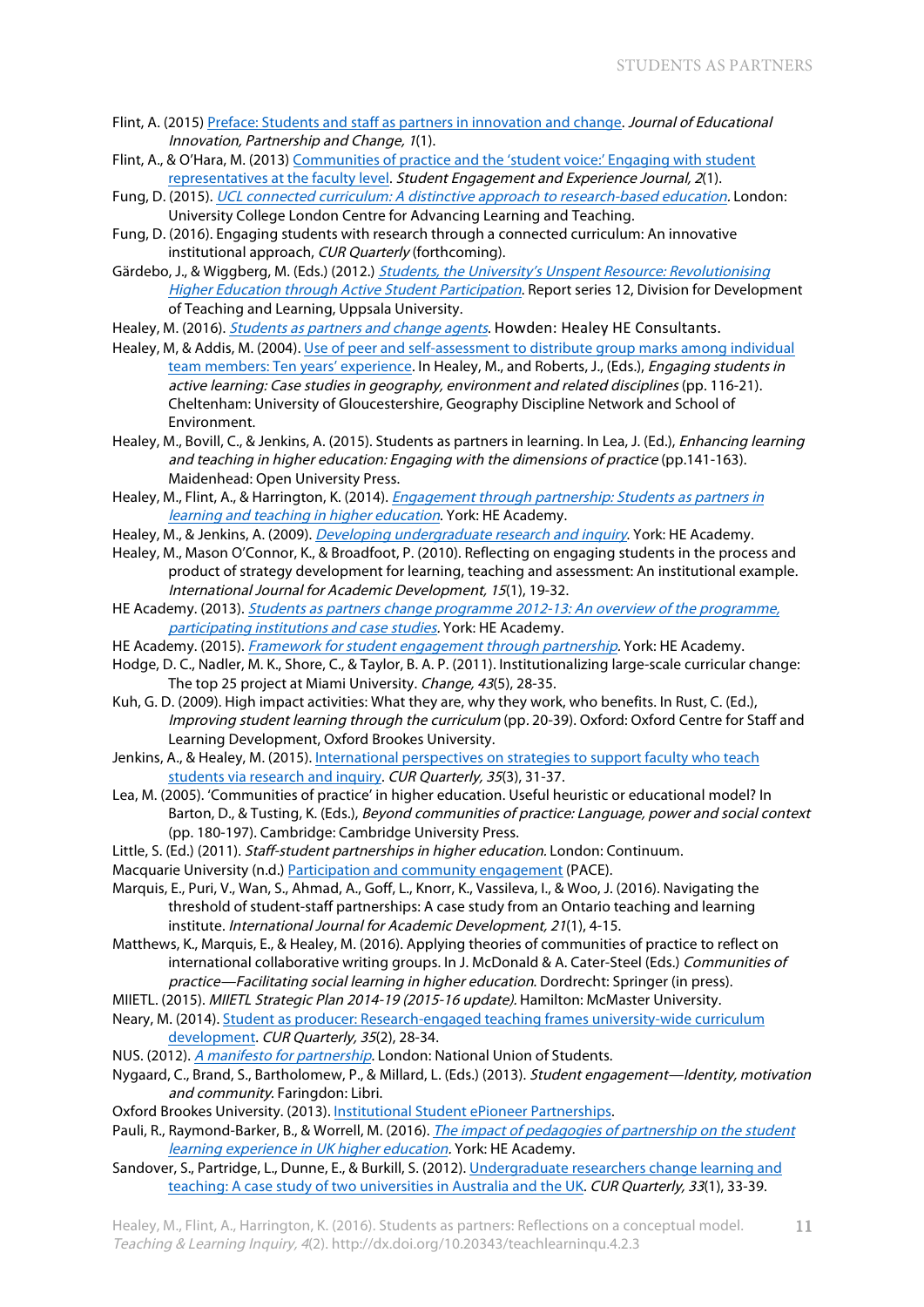- Siig Andersen, A., Wulf-Andersen, T., & Heilesen, S. B. (2015). The evolution of the Roskilde Model, Denmark. CUR Quarterly, <sup>36</sup>(2), 22-27.
- Solomonides, I., Reid, A., & Petocz, P. (Eds.) (2012). Engaging with learning in higher education. Faringdon: Libri.

sparqs (2012) Student Engagement Framework for Scotland.

- Stoddard, I., Rieser, I., Andersson, S., & Friman, E. (2012). Igniting a learning revolution: Student-run higher education for sustainable development. Solutions, <sup>3</sup>(5), 34-9.
- The Student Engagement Partnership (2014) *The Principles of Student Engagement*.
- Thomas, L. (2012). [Building student engagement and belonging in higher education at a time of change:](https://www.heacademy.ac.uk/resources/detail/what-works-student-retention/What_works_final_report)  Final report from the What Works? student retention & success programme. York: HE Academy.
- Tinto, V. (2003). Learning better together: The impact of learning communities on student success. In Promoting student success in college (pp. 1-8). Syracuse, NY: Syracuse University.
- Werder, C., & Otis, M. M. (Eds.) (2010). *Engaging student voices in the study of teaching and learning*. Virginia: Stylus.

Lianne van Dam, HAN UNIVERSITY OF APPLIED SCIENCES, lianne03891@hotmail.com

# Student Response to "Students as Partners: Reflections on a Conceptual Model"1

I think the paper is a clear display of what's currently playing out around the notion of students as partners in higher education. It's nice to read that this kind of partnering is happening in several places in the world and that universities are experimenting with possible forms of partnership.

I do have some questions:

- The authors state the fact that partnership in higher education is a powerful idea. They seem to suggest that it's so powerful because the implementation of which has the potential to transform higher education. They numerate forms of engaging students, but I'd like to see more details of why it has the potential to transform higher education.
- How do the students themselves experience peer-assisted learning? The authors seem to suggest that the concept of peer-assisted learning is a great way to engage students, and the benefits can be found in a paper by Clampett, et al. in this issue. I'd like to see these benefits to know why peer-assisted learning is a great way to engage students in higher education.
- I am wondering why students as partners in curriculum design is the least developed of the models presented in the piece. The authors seem to suggest that students are traditionally excluded from curriculum design. That is why, I think, students as partners in curriculum design is the hardest model to put into practice—because the current systems in universities are not equipped to do so.

I think partnering with students is a major step forward to make students more in control of their own education program. I also think it's still a bit top-down reasoned. Papers about engaging students as partners are written by researchers and applied by teachers. Has the question of what students need to get more involved in their own education be asked?

<sup>12</sup> Healey, M., Flint, A., & Harrington, K. (2016). Students as partners: Reflections on a conceptual model. Teaching & Learning Inquiry, 4(2). http://dx.doi.org/10.20343/teachlearninqu.4.2.3